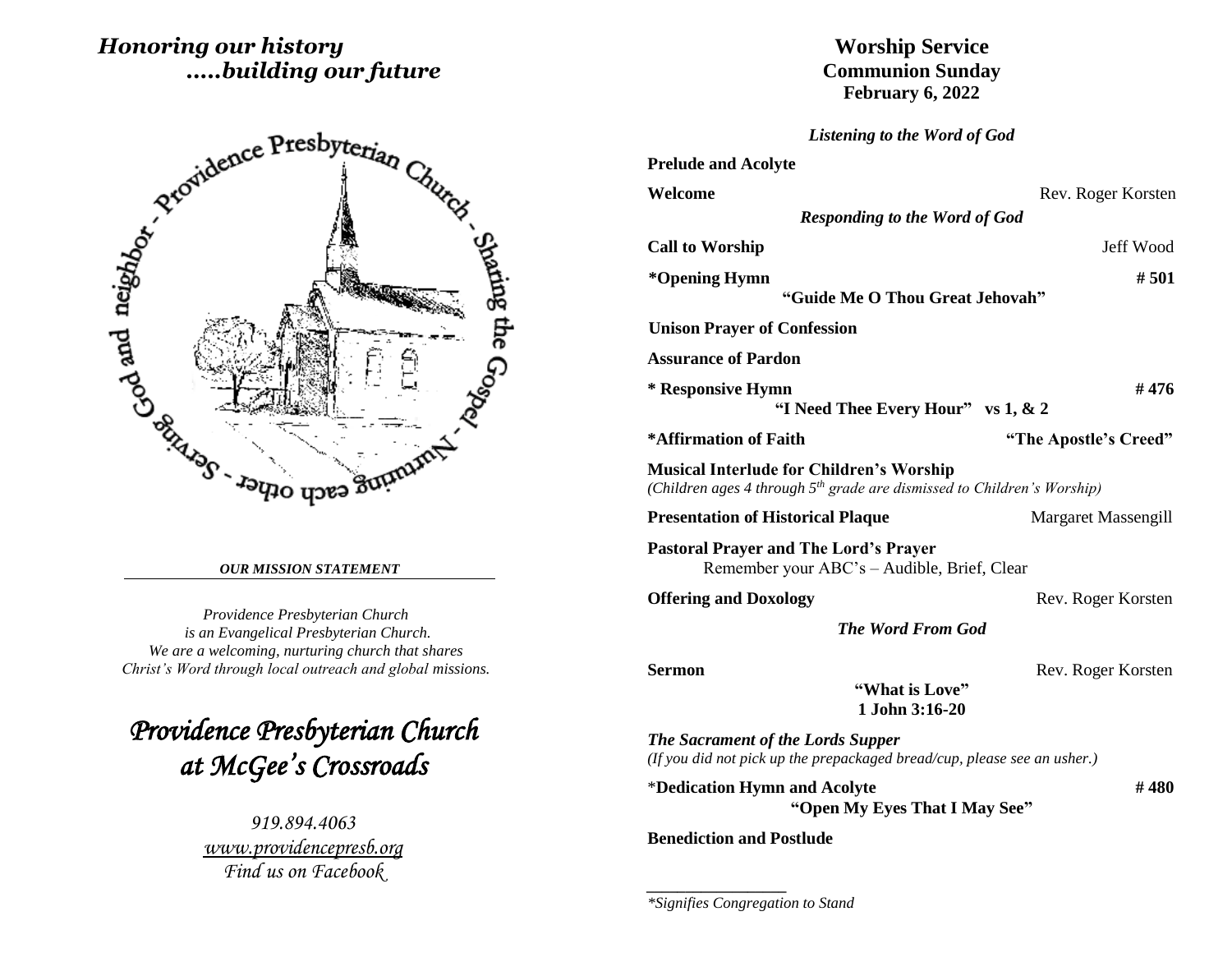### *For safety/security, no exterior doors will be propped open during service and all doors will be locked during the 11:00 am service.*

*The Sanctuary is available on Sunday mornings for you to come and enjoy a live broadcast.*

**The Congregational Care Committee supplies Prayer Shawls** for anyone who may be in need of physical warmth during the Worship Service. Shawls are located in the entrance. *Please leave the used shawl in your chair and they will be cleaned.*



*A Nursery is offered during Worship Services for infants – 3 year olds. Children ages 4 - 5 th grade are invited to attend Children's Worship after the Affirmation of Faith.*

*Thank you for placing any discarded bulletins in the blue recycle bin.*

### **SERVICE SCHEDULE**

### **Assisting in Worship This Sunday:**

**Acolyte:** Sofia Roberts **Children's Worship:** Kristy Stephenson **Elder of the Month:** John Mott **Greeters:** Session **Lay Leader:** Jeff wood **Nursery:** Lily Martin and Lilly Harrison **Prayer Team:** Allison Nelms **Security:** Bill Jackson **Ushers:** Ryan Nelms, Pete Booth, and Eric Faircloth

## **Assisting in Worship Next Sunday, February 13:**

**Acolyte:** Nadia DeJesus **Children's Worship:** Eva Stephenson **Elder of the Month:** John Mott **Greeters:** Session **Lay Leader:** Mary Ann Booth **Nursery:** Beth Pickens and Phoebe Creech **Prayer Team:** Vickie Faircloth **Security:** Bill Jackson **Ushers:** John Kopanski, Donna Stolle, and John Pickens

### *Weekly Statistics*

| 2021 General fund Receipts through December \$344,405.67 |  |
|----------------------------------------------------------|--|
| 2021 General Fund Expenses through December \$293,620.64 |  |
|                                                          |  |
|                                                          |  |
| General Fund Receipts so far for January \$24,365.28     |  |
|                                                          |  |
|                                                          |  |
|                                                          |  |
|                                                          |  |

## **Ministries of Providence Presbyterian Church**

The People of Providence Presbyterian Church

|                                                   |                             | Reverend<br>Roger Korsten                                                                                                             |                                  |
|---------------------------------------------------|-----------------------------|---------------------------------------------------------------------------------------------------------------------------------------|----------------------------------|
|                                                   |                             | <b>Session</b>                                                                                                                        |                                  |
|                                                   |                             | Class of 2022                                                                                                                         |                                  |
| Fellowship                                        | Donna Stolle                | Mission & Outreach<br>John Kopanski                                                                                                   | Worship<br>Vickie Faircloth      |
|                                                   |                             | Class of $2023$                                                                                                                       |                                  |
| <b>Christian Education</b><br>Kristy Stephenson   |                             | Personnel<br>John Pickens                                                                                                             | Property<br>John Mott            |
|                                                   |                             | Class of 2024                                                                                                                         |                                  |
| Congregational Care<br>Kent Walton                |                             | Financial<br>Don Sturgis                                                                                                              | Long Range Planning<br>Jeff Wood |
| <b>Accounting Treasurer</b><br><b>Bob Stolle</b>  |                             | Administrative Assistant<br>Cindy Lynch                                                                                               | Clerk<br><b>Rich Lambert</b>     |
| <b>Collections Treasurer</b><br>Ann Benson        |                             | Music Director/Organist/Pianist<br><b>Brittany Jones</b>                                                                              | Pianist<br>Angie Searcy          |
| Sunday School Superintendent<br>Kristy Stephenson |                             | A V Team<br>Sam Stephenson                                                                                                            | Website<br>David Nelms           |
|                                                   |                             | <b>CHURCH CALENDAR</b>                                                                                                                |                                  |
| <b>Communion Sunday</b><br>Youth Meet 6:00 pm     | <b>Today at Providence:</b> |                                                                                                                                       |                                  |
| <b>Weekly Events:</b><br>Feb.<br>7.<br>9.<br>Feb. |                             | Fellowship & Fitness Walking Group 11:00 am<br>Fellowship & Fitness Walking Group 11:00 am<br>Adult Choir Practice 7:30 pm Choir Room |                                  |
| Feb.<br>11.<br>12.<br>Feb.                        |                             | Fellowship & Fitness Walking Group 11:00 am<br>PPC Men's Bible Study Breakfast 8:00 am                                                |                                  |

- **Feb. 13.** Sunday School 9:45 am Sunday Worship Service 11:00 am Installation & Ordination of Officers Souper Bowl of Caring Carryout Lunch Youth Meet 6:00 pm
- Feb. 14. Fellowship & Fitness Walking Group 11:00 am Session Meeting 7:00 pm
- Feb. 16. Fellowship & Fitness Walking Group 11:00 am Adult Choir Practice 7:30 pm Choir Room
- **Feb. 17.** Fellowship Comm. Mtg. 11:00 am Choir Room
- Feb. 18. Fellowship & Fitness Walking Group 11:00 am